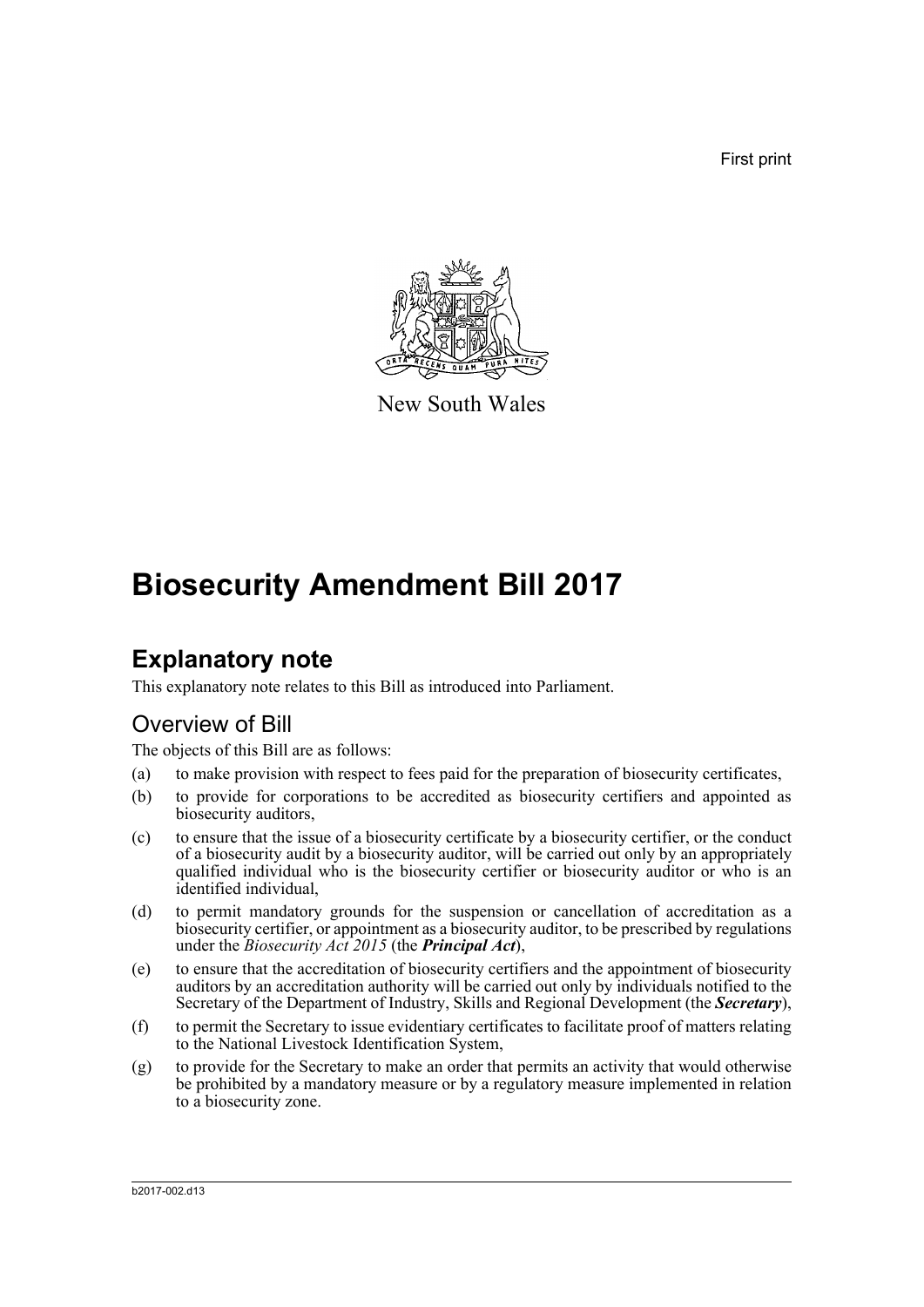### Outline of provisions

**Clause 1** sets out the name (also called the short title) of the proposed Act.

**Clause 2** provides for the commencement of the proposed Act on the date of assent to the proposed Act.

#### **Schedule 1 Amendment of Biosecurity Act 2015 No 24**

**Schedule 1 [1]** inserts a definition of *identified individual* with respect to a function of a biosecurity certifier or a biosecurity auditor. An identified individual with respect to the function is an individual who is notified to the *responsible accreditation authority* (generally being the accreditation authority that accredited the biosecurity certifier or appointed the biosecurity auditor) as an individual who is to carry out the function for the biosecurity certifier or biosecurity auditor.

**Schedule 1 [2]** permits an authorised officer to charge a fee for preparing a biosecurity certificate. The fee is to be determined by the regulations. The fee for the preparation of any other biosecurity certificate is to be the fee agreed between the biosecurity certifier and the person seeking the biosecurity certificate.

**Schedule 1 [3]** provides that an offence of providing false or misleading information to a biosecurity certifier extends to providing such information to a person who is an identified individual with respect to the issuing of biosecurity certificates by a biosecurity certifier.

**Schedule 1 [4]** permits a person to issue, alter or amend a biosecurity certificate if the person is an identified individual with respect to the issuing of biosecurity certificates by a biosecurity certifier.

**Schedule 1 [5]** provides that an accreditation policy required to be adopted by an accreditation authority may make provision for or with respect to the qualifications, skills, knowledge and experience required with respect to the issue of biosecurity certificates by biosecurity certifiers accredited by the accreditation authority and the suitability of individuals to carry out the function of issuing biosecurity certificates for biosecurity certifiers.

**Schedule 1 [6] and [7]** make provision for corporations to be accredited as biosecurity certifiers by omitting references to "his or her".

**Schedule 1 [8] and [9]** provide that an accreditation authority can refuse to grant accreditation, or refuse to grant renewal of accreditation, as a biosecurity certifier to an applicant if the accreditation authority is not satisfied that the applicant can ensure that the issue of biosecurity certificates by the applicant will be carried out only by suitable individuals who are appropriately qualified.

**Schedule 1 [10]** makes it a condition of accreditation as a biosecurity certifier that the issue of biosecurity certificates by the biosecurity certifier will be carried out only by an individual who is appropriately qualified and who is the biosecurity certifier or an identified individual with respect to the issue of biosecurity certificates by the biosecurity certifier.

**Schedule 1 [11]** provides that grounds for the suspension or cancellation of accreditation as a biosecurity certifier includes the responsible accreditation authority not being satisfied that the biosecurity certifier can ensure that the issue of biosecurity certificates by the biosecurity certifier will be carried out only by suitable individuals who are appropriately qualified.

**Schedule 1 [12]** provides that the regulations under the Principal Act may prescribe circumstances in which it is mandatory for a responsible accreditation authority to suspend the accreditation of a biosecurity certifier.

**Schedule 1 [13]** provides that the regulations under the Principal Act may prescribe circumstances in which it is mandatory for a responsible accreditation authority to cancel the accreditation of a biosecurity certifier.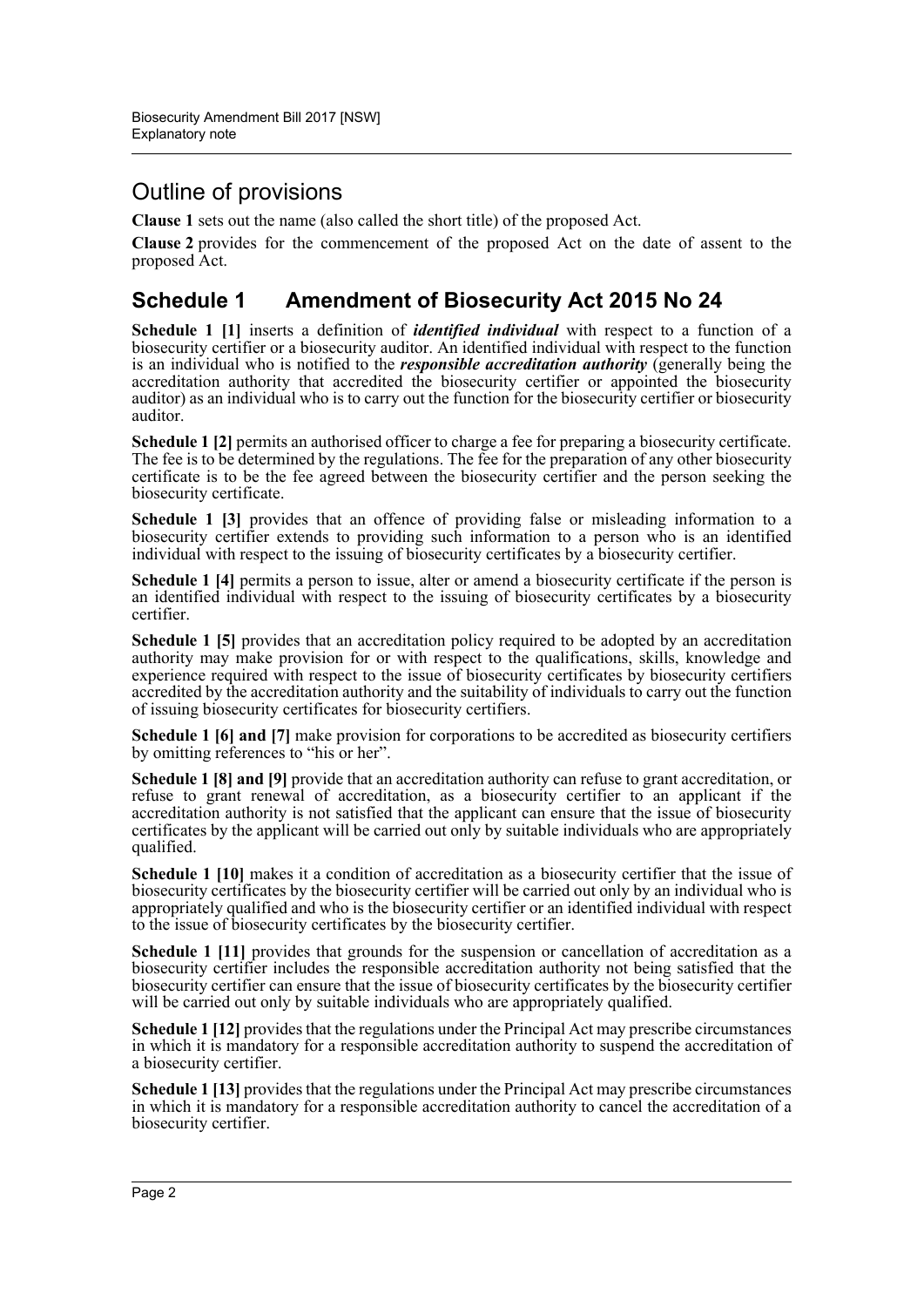**Schedule 1 [14]** makes the offence of contravening a condition of accreditation as a biosecurity certifier an executive liability offence which means that both the corporation and directors of the corporation may be guilty of the offence.

**Schedule 1 [17], [24] and [25]** make provision for corporations to be appointed as biosecurity auditors by omitting references to "his or her".

**Schedule 1 [20]** provides that the power of a biosecurity auditor to enter premises for the purpose of exercising the biosecurity auditor's functions as a biosecurity auditor extends to a person who is an identified individual with respect to any function of a biosecurity auditor.

**Schedule 1 [21]** provides that an offence of obstructing a biosecurity auditor extends to obstruction of an identified individual with respect to any function of a biosecurity auditor.

**Schedule 1 [22]** provides that an offence of providing false or misleading information to a biosecurity auditor extends to providing such information to a person who is an identified individual with respect to the conduct of biosecurity audits by a biosecurity auditor.

**Schedule 1 [23]** provides that an appointment policy required to be adopted by an accreditation authority may make provision for or with respect to the qualifications, skills, knowledge and experience required with respect to the conduct of biosecurity audits by biosecurity auditors appointed by the accreditation authority and the suitability of individuals to carry out the function of conducting biosecurity audits for biosecurity auditors.

**Schedule 1 [26] and [27]** provide that an accreditation authority can refuse to grant appointment, or refuse to grant renewal of appointment, as a biosecurity auditor to an applicant if the accreditation authority is not satisfied that the applicant can ensure that the conduct of biosecurity audits by the applicant will be carried out only by suitable individuals who are appropriately qualified.

**Schedule 1 [28]** makes it a condition of appointment as a biosecurity auditor that the conduct of biosecurity audits by the biosecurity auditor will be carried out only by an individual who is appropriately qualified and who is the biosecurity auditor or an identified individual with respect to the conduct of biosecurity audits by the biosecurity auditor.

**Schedule 1 [29]** provides that grounds for the suspension or cancellation of appointment as a biosecurity auditor includes the responsible accreditation authority not being satisfied that the biosecurity auditor can ensure that the conduct of biosecurity audits by the biosecurity auditor will be carried out only by suitable individuals who are appropriately qualified.

**Schedule 1 [30]** provides that the regulations under the Principal Act may prescribe circumstances in which it is mandatory for a responsible accreditation authority to suspend the appointment of a biosecurity auditor.

**Schedule 1 [31]** provides that the regulations under the Principal Act may prescribe circumstances in which it is mandatory for a responsible accreditation authority to cancel the appointment of a biosecurity auditor.

**Schedule 1 [32]** makes the offence of contravening a condition of appointment as a biosecurity auditor an executive liability offence which means that both the corporation and directors of the corporation may be guilty of the offence.

**Schedule 1 [33]** makes it a condition of the approval of an accreditation authority that the exercise of functions by the accreditation authority (such as the accreditation of biosecurity certifiers) will be carried out only by individuals notified to the Secretary.

**Schedule 1 [34]** permits the Secretary to issue a certificate in relation to codes issued as part of the National Livestock Identification System which is admissible in any legal proceedings and is evidence of the matters stated in the certificate.

**Schedule 1 [35]** permits the Secretary to make an order that permits an activity that would otherwise be prohibited by a mandatory measure or by a regulatory measure implemented in relation to a biosecurity zone. The order is to be published on the NSW legislation website and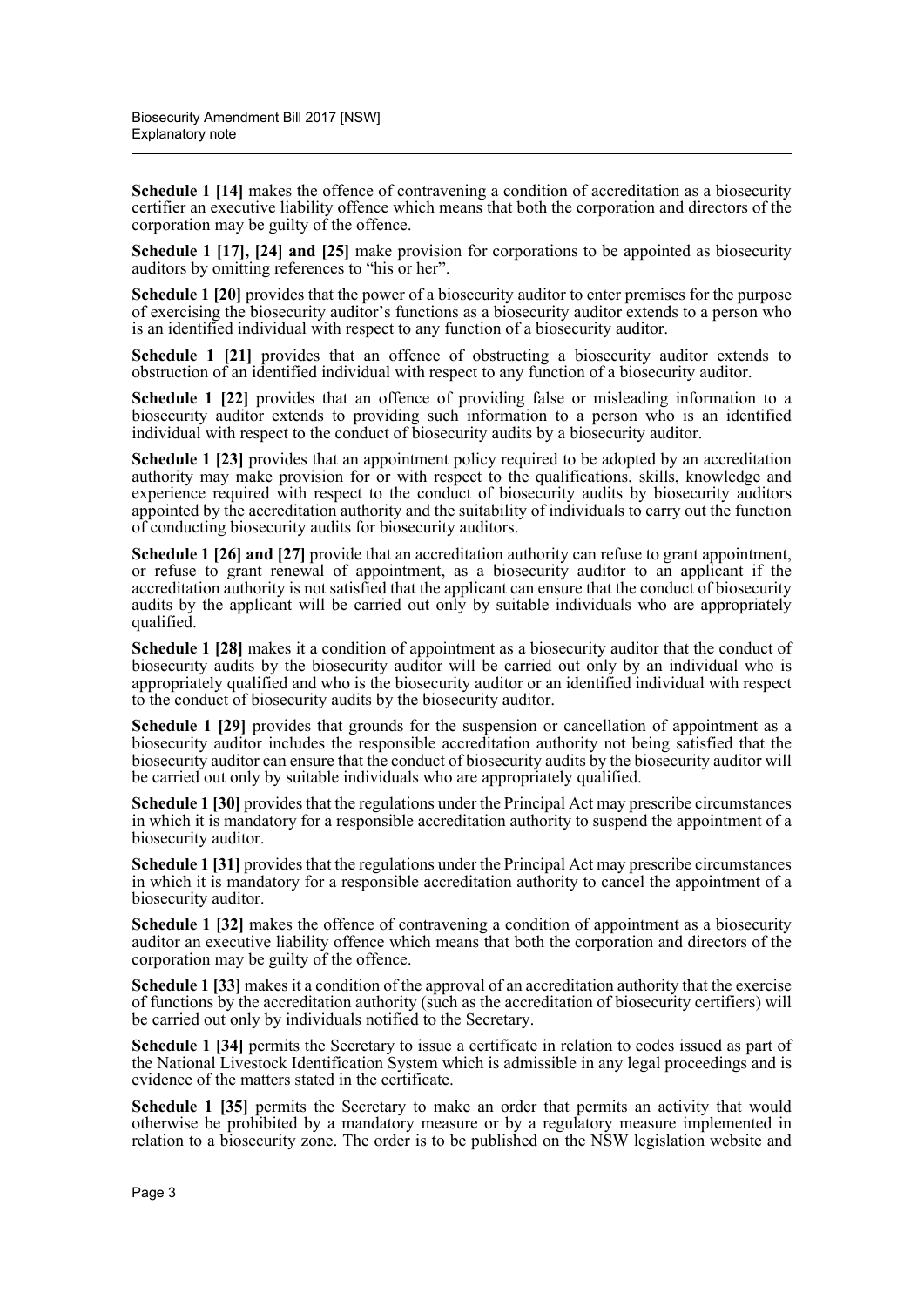may be published as part of a regulation under the Principal Act (but does not form part of that regulation). The provisions of the *Interpretation Act 1987* that require notice of the making of a statutory rule to be laid before each House of Parliament and that permit a statutory rule to be disallowed apply to the order in the same way as those provisions apply to a statutory rule.

**Schedule 1 [15], [16], [18] and [19]** update terminology consequential on other amendments set out in Schedule 1.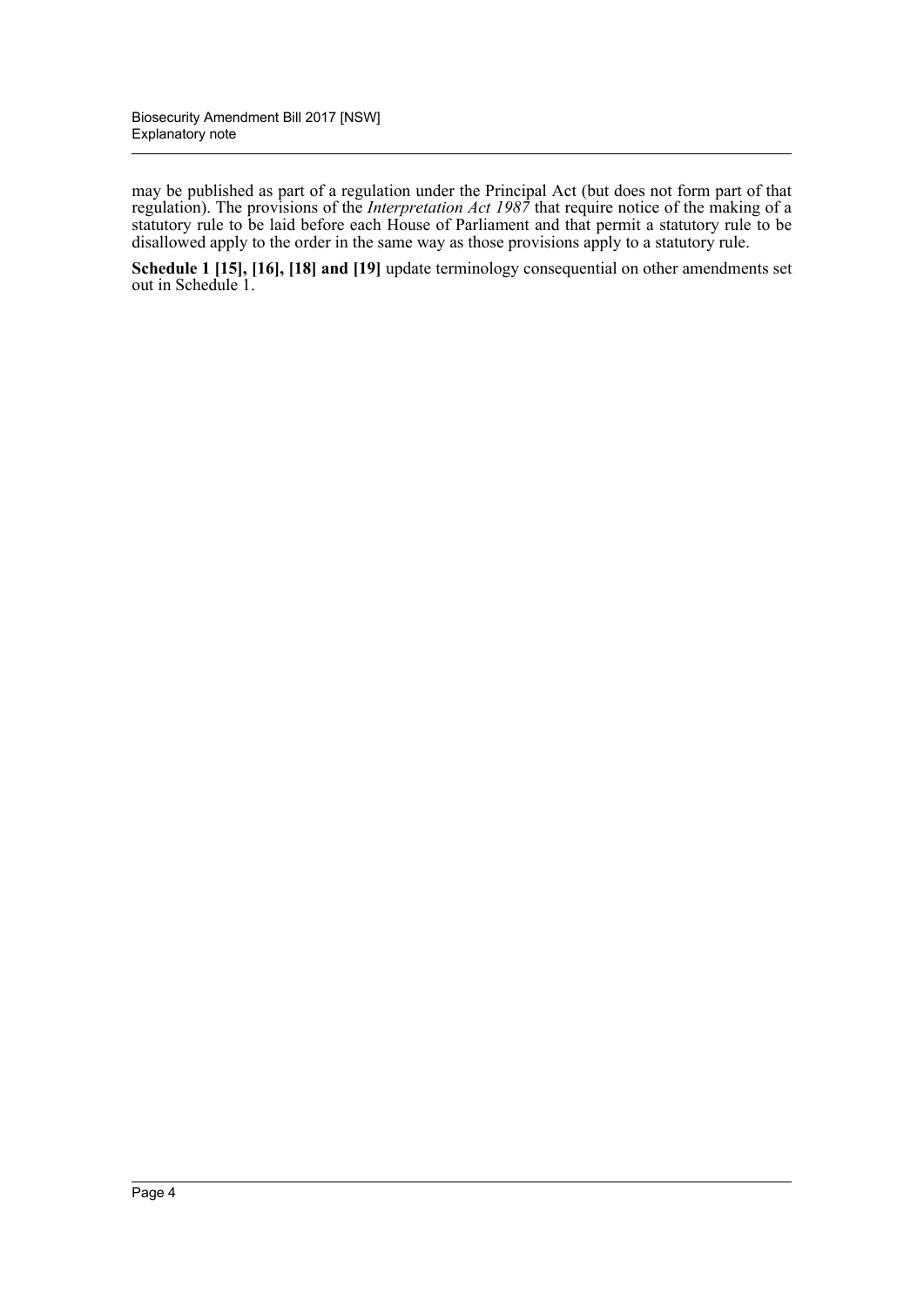First print



New South Wales

# **Biosecurity Amendment Bill 2017**

# **Contents**

|            |               |                                         | Page |
|------------|---------------|-----------------------------------------|------|
|            | $\mathbf{1}$  | Name of Act                             |      |
|            | $\mathcal{P}$ | Commencement                            | 2.   |
| Schedule 1 |               | Amendment of Biosecurity Act 2015 No 24 | 3.   |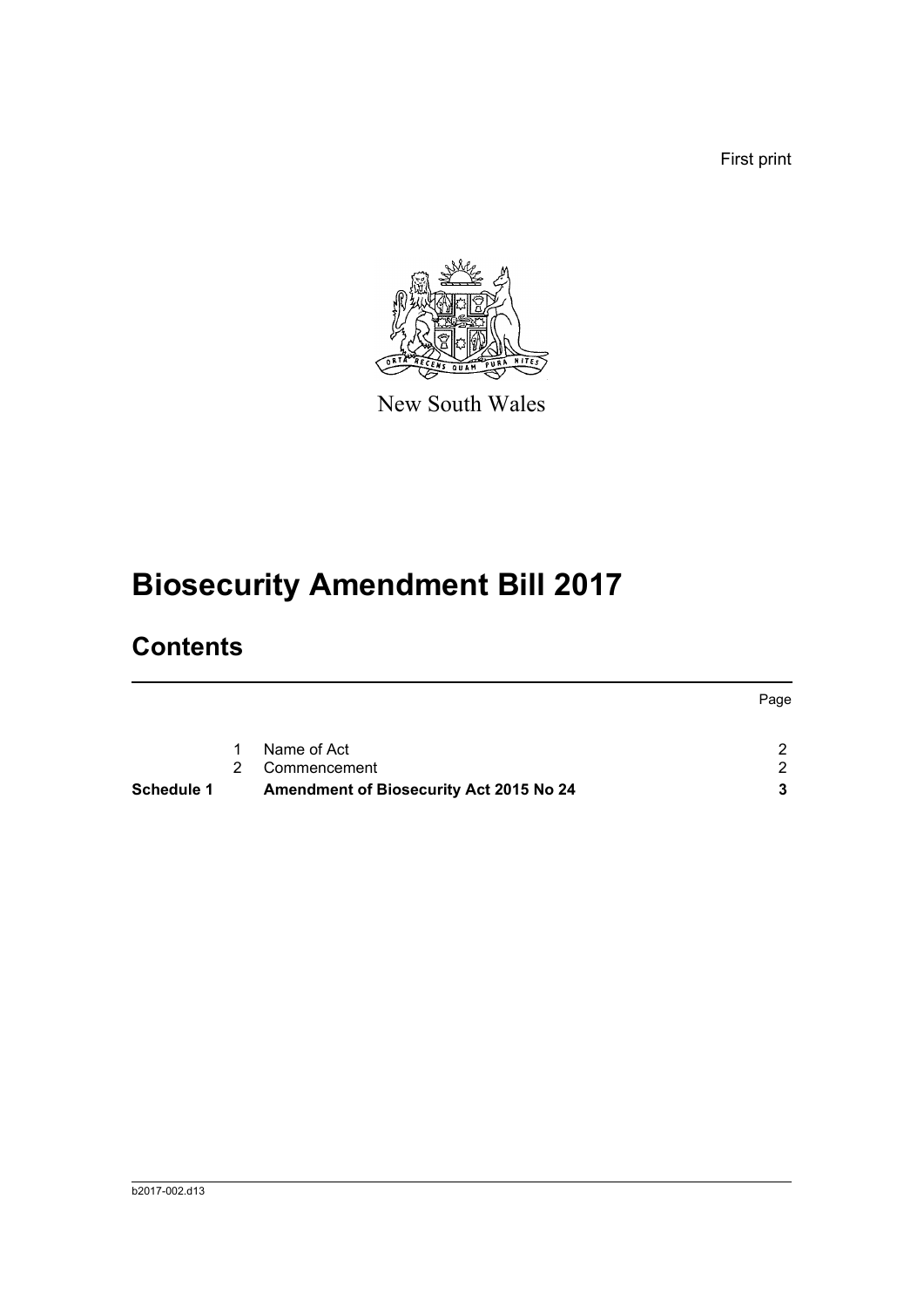

New South Wales

# **Biosecurity Amendment Bill 2017**

No , 2017

#### **A Bill for**

An Act to amend the *Biosecurity Act 2015* to make further provision with respect to biosecurity certifiers, biosecurity auditors, accreditation authorities, fees, evidentiary certificates and biosecurity orders.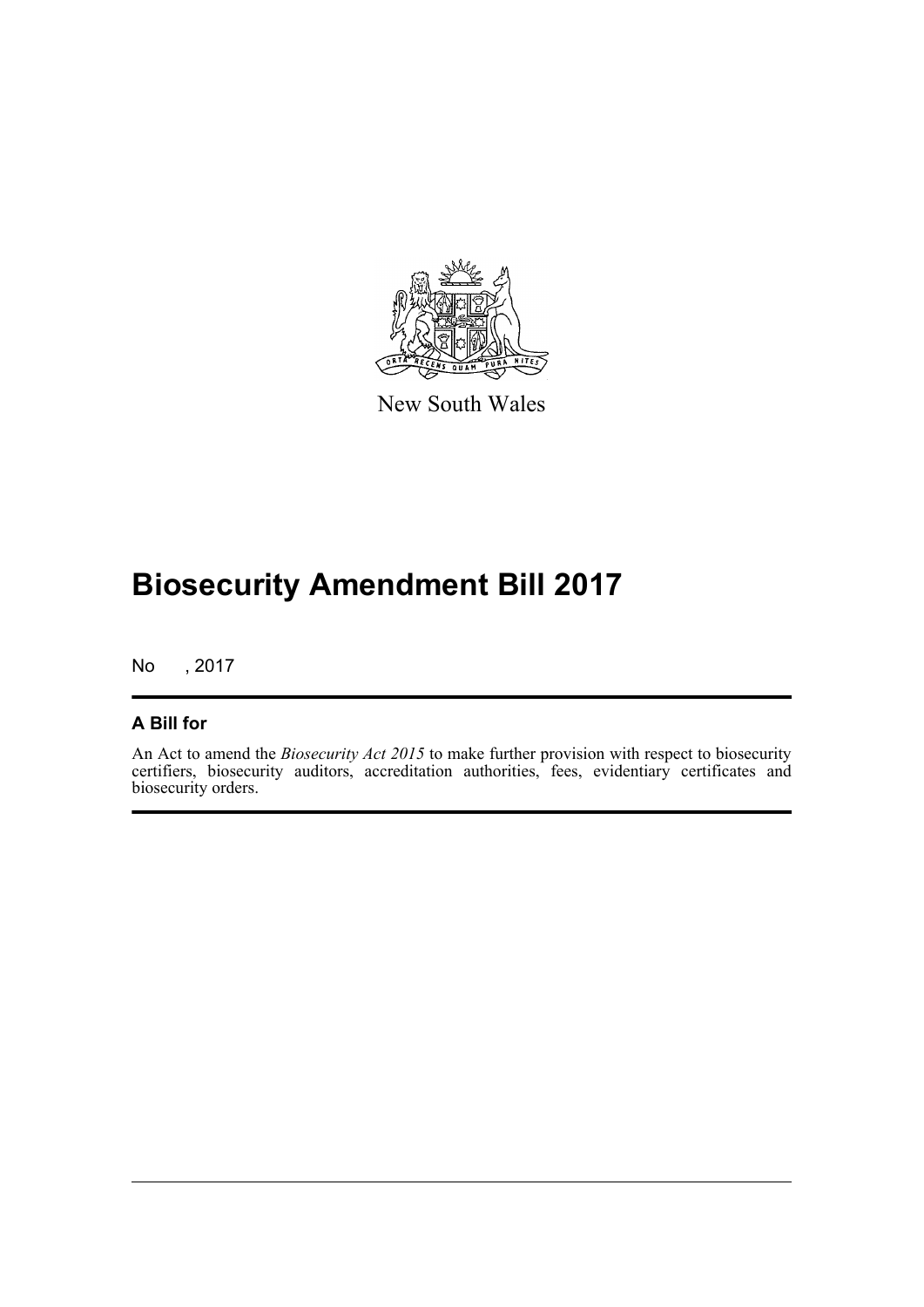<span id="page-6-1"></span><span id="page-6-0"></span>

|    | The Legislature of New South Wales enacts:              |                |  |  |
|----|---------------------------------------------------------|----------------|--|--|
| -1 | Name of Act                                             | $\mathcal{P}$  |  |  |
|    | This Act is the <i>Biosecurity Amendment Act 2017</i> . | 3              |  |  |
|    | <b>Commencement</b>                                     | $\overline{4}$ |  |  |
|    | This Act commences on the date of assent to this Act.   | 5              |  |  |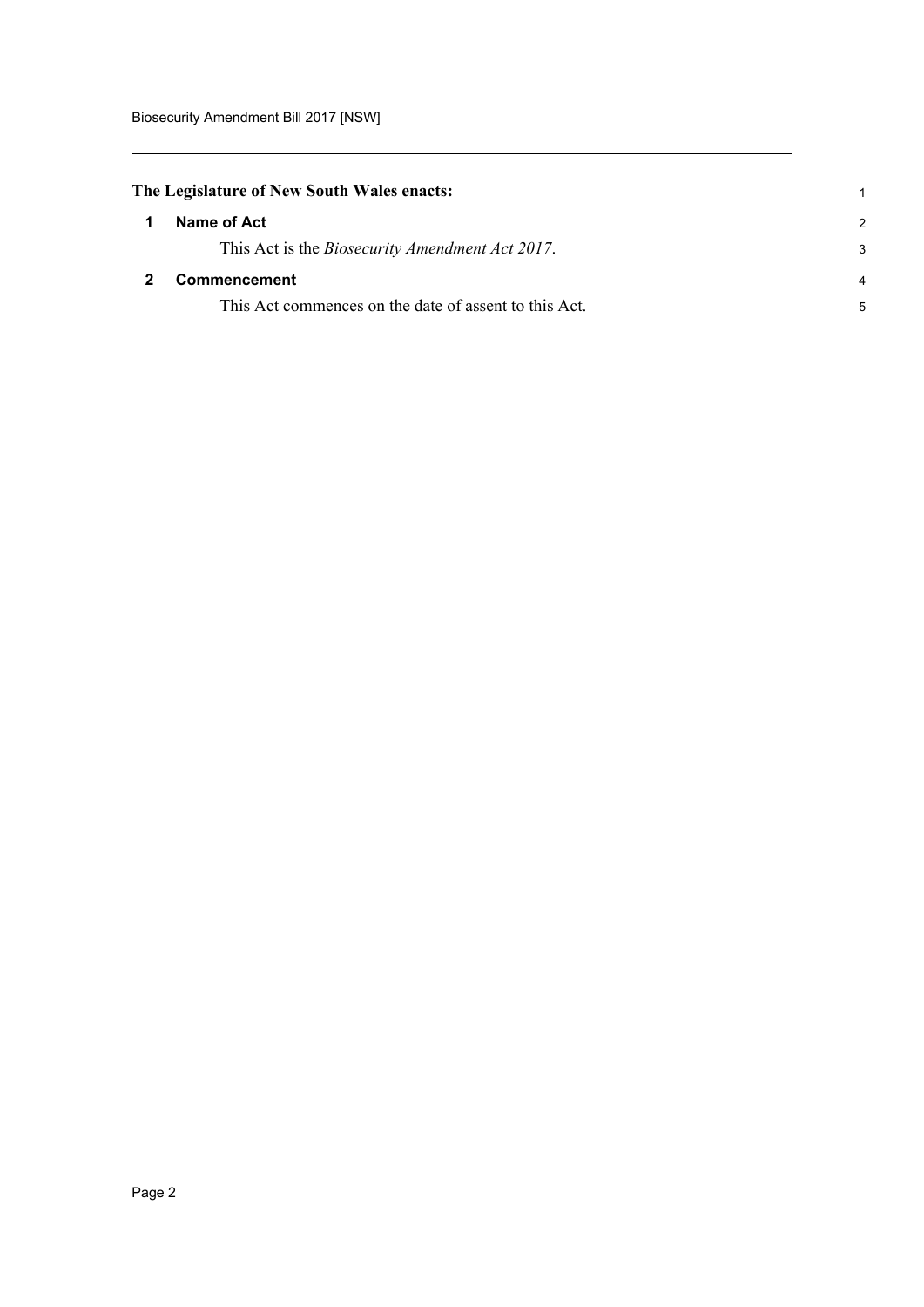### <span id="page-7-0"></span>**Schedule 1 Amendment of Biosecurity Act 2015 No 24**

1

| [1] | <b>Section 7 General definitions</b>      |                     |                                                                                                                                                                                                                                                                                                                 |                                                           |  |  |
|-----|-------------------------------------------|---------------------|-----------------------------------------------------------------------------------------------------------------------------------------------------------------------------------------------------------------------------------------------------------------------------------------------------------------|-----------------------------------------------------------|--|--|
|     | Insert in alphabetical order:             |                     |                                                                                                                                                                                                                                                                                                                 |                                                           |  |  |
|     |                                           |                     | <i>identified individual</i> , with respect to a function of a biosecurity certifier or a<br>biosecurity auditor, means an individual who is notified to the responsible<br>accreditation authority as an individual who is to carry out that function for the<br>biosecurity certifier or biosecurity auditor. | $\overline{\mathbf{4}}$<br>$\overline{5}$<br>$\,6\,$<br>7 |  |  |
| [2] |                                           | <b>Section 184A</b> |                                                                                                                                                                                                                                                                                                                 | 8                                                         |  |  |
|     |                                           |                     | Insert after section 184:                                                                                                                                                                                                                                                                                       | 9                                                         |  |  |
|     | 184A                                      |                     | Fee for biosecurity certificate                                                                                                                                                                                                                                                                                 | 10                                                        |  |  |
|     |                                           | (1)                 | An authorised officer who prepares a biosecurity certificate may charge the<br>person seeking the biosecurity certificate a fee for preparing the certificate.                                                                                                                                                  | 11<br>12                                                  |  |  |
|     |                                           | (2)                 | The fee charged is to be an amount provided for by, or calculated in<br>accordance with, the regulations.                                                                                                                                                                                                       | 13<br>14                                                  |  |  |
|     |                                           | (3)                 | The fee is, for the purposes of this Act:                                                                                                                                                                                                                                                                       | 15                                                        |  |  |
|     |                                           |                     | a recoverable amount that is payable to the Secretary, and<br>(a)                                                                                                                                                                                                                                               | 16                                                        |  |  |
|     |                                           |                     | recoverable from the person seeking the biosecurity certificate.<br>(b)<br>Note. See Part 20, which provides for the recovery of recoverable amounts.                                                                                                                                                           | 17<br>18                                                  |  |  |
|     |                                           | (4)                 | Except as provided by subsections $(1)$ – $(3)$ , the fee for the preparation of a<br>biosecurity certificate is the fee agreed between the biosecurity certifier and<br>the person seeking the biosecurity certificate.                                                                                        | 19<br>20<br>21                                            |  |  |
| [3] |                                           |                     | Section 187 Provision of false or misleading information to biosecurity certifier                                                                                                                                                                                                                               | 22                                                        |  |  |
|     |                                           |                     | Omit section 187 (5). Insert instead:                                                                                                                                                                                                                                                                           | 23                                                        |  |  |
|     |                                           | (5)                 | In this section:                                                                                                                                                                                                                                                                                                | 24                                                        |  |  |
|     |                                           |                     | <b>biosecurity certifier</b> includes an identified individual with respect to the<br>issuing of biosecurity certificates by a biosecurity certifier.                                                                                                                                                           | 25<br>26                                                  |  |  |
| [4] |                                           |                     | Section 190 Issue or alteration of biosecurity certificate by unauthorised person                                                                                                                                                                                                                               | 27                                                        |  |  |
|     | and $(2)$ .                               |                     | Insert ", or an identified individual with respect to the issuing of biosecurity certificates by<br>a biosecurity certifier," after "biosecurity certifier" wherever occurring in section 190 $(1)$                                                                                                             | 28<br>29<br>30                                            |  |  |
| [5] |                                           |                     | <b>Section 192 Accreditation policy</b>                                                                                                                                                                                                                                                                         | 31                                                        |  |  |
|     | Omit section 192 (2) (a). Insert instead: |                     |                                                                                                                                                                                                                                                                                                                 |                                                           |  |  |
|     |                                           |                     | the qualifications, skills, knowledge and experience required with<br>(a)<br>respect to the issue of biosecurity certificates by biosecurity certifiers<br>accredited by the accreditation authority,                                                                                                           | 33<br>34<br>35                                            |  |  |
|     |                                           |                     | the suitability of individuals to carry out the function of issuing<br>$\left( a1\right)$<br>biosecurity certificates for biosecurity certifiers accredited by the<br>accreditation authority,                                                                                                                  | 36<br>37<br>38                                            |  |  |
| [6] |                                           |                     | <b>Section 193 Effect of accreditation</b>                                                                                                                                                                                                                                                                      | 39                                                        |  |  |
|     |                                           |                     | Omit section 193 (1). Insert instead:                                                                                                                                                                                                                                                                           | 40                                                        |  |  |
|     |                                           | (1)                 | Accreditation as a biosecurity certifier authorises the biosecurity certifier to<br>issue biosecurity certificates.                                                                                                                                                                                             | 41<br>42                                                  |  |  |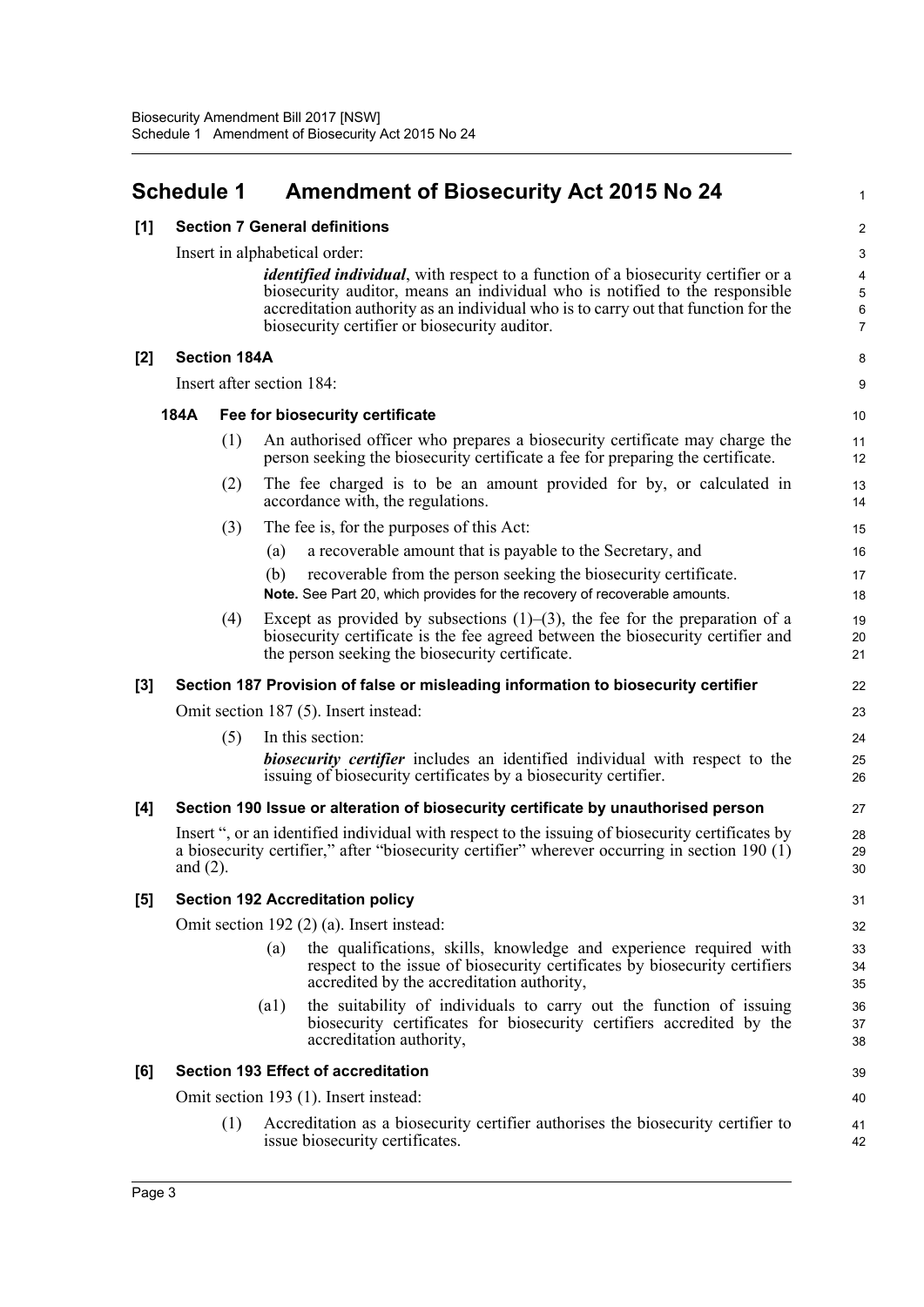| [7]  | <b>Section 193 (4)</b>          |                                                                                                                                                                                                                                                                                                                                                                          |                            |  |
|------|---------------------------------|--------------------------------------------------------------------------------------------------------------------------------------------------------------------------------------------------------------------------------------------------------------------------------------------------------------------------------------------------------------------------|----------------------------|--|
|      |                                 | Omit the subsection. Insert instead:                                                                                                                                                                                                                                                                                                                                     | $\boldsymbol{2}$           |  |
|      | (4)                             | Nothing in this Act authorises or requires a biosecurity certifier to act in<br>contravention of the conditions or limitations of the biosecurity certifier's<br>accreditation as a biosecurity certifier.                                                                                                                                                               | 3<br>4<br>5                |  |
| [8]  |                                 | Section 197 Grant or refusal of accreditation                                                                                                                                                                                                                                                                                                                            | 6                          |  |
|      |                                 | Omit section 197 (2) (b). Insert instead:                                                                                                                                                                                                                                                                                                                                | $\overline{7}$             |  |
|      |                                 | if the accreditation authority is not satisfied that the applicant can ensure<br>(b)<br>that the issue of biosecurity certificates by the applicant will be carried<br>out only by individuals who are suitable and have the qualifications,<br>skills, knowledge and experience required by the accreditation<br>authority's accreditation policy, or                   | 8<br>9<br>10<br>11<br>12   |  |
| [9]  |                                 | Section 201 Grant or refusal of renewal application                                                                                                                                                                                                                                                                                                                      | 13                         |  |
|      |                                 | Omit section 201 (2) (b). Insert instead:                                                                                                                                                                                                                                                                                                                                | 14                         |  |
|      |                                 | if the accreditation authority is not satisfied that the applicant can ensure<br>(b)<br>that the issue of biosecurity certificates by the applicant will be carried<br>out only by individuals who are suitable and have the qualifications,<br>skills, knowledge and experience required by the accreditation<br>authority's accreditation policy, or                   | 15<br>16<br>17<br>18<br>19 |  |
| [10] | <b>Section 204A</b>             |                                                                                                                                                                                                                                                                                                                                                                          | 20                         |  |
|      | Insert after section 204:       |                                                                                                                                                                                                                                                                                                                                                                          | 21                         |  |
|      |                                 |                                                                                                                                                                                                                                                                                                                                                                          |                            |  |
|      | 204A                            | Condition that work be carried out only by individuals                                                                                                                                                                                                                                                                                                                   | 22                         |  |
|      |                                 | It is a condition of the accreditation of a biosecurity certifier that the issue of<br>biosecurity certificates by the biosecurity certifier will be carried out only by<br>an individual:                                                                                                                                                                               | 23<br>24<br>25             |  |
|      |                                 | with the qualifications, skills, knowledge and experience required by<br>(a)<br>the responsible accreditation authority's accreditation policy, and                                                                                                                                                                                                                      | 26<br>27                   |  |
|      |                                 | who is the biosecurity certifier or who is an identified individual with<br>(b)<br>respect to the issuing of biosecurity certificates for the biosecurity<br>certifier.                                                                                                                                                                                                  | 28<br>29<br>30             |  |
| [11] |                                 | Section 205 Grounds for suspension or cancellation of accreditation                                                                                                                                                                                                                                                                                                      | 31                         |  |
|      |                                 | Omit section 205 (1) (b). Insert instead:                                                                                                                                                                                                                                                                                                                                | 32                         |  |
|      |                                 | (b)<br>the accreditation authority is not satisfied that the biosecurity certifier<br>can ensure that the issue of biosecurity certificates by the biosecurity<br>certifier will be carried out only by individuals who are suitable and<br>have the qualifications, skills, knowledge and experience required by<br>the accreditation authority's accreditation policy, | 33<br>34<br>35<br>36<br>37 |  |
| [12] |                                 | <b>Section 206 Suspension of accreditation</b>                                                                                                                                                                                                                                                                                                                           | 38                         |  |
|      | Insert after section $206$ (1): |                                                                                                                                                                                                                                                                                                                                                                          | 39                         |  |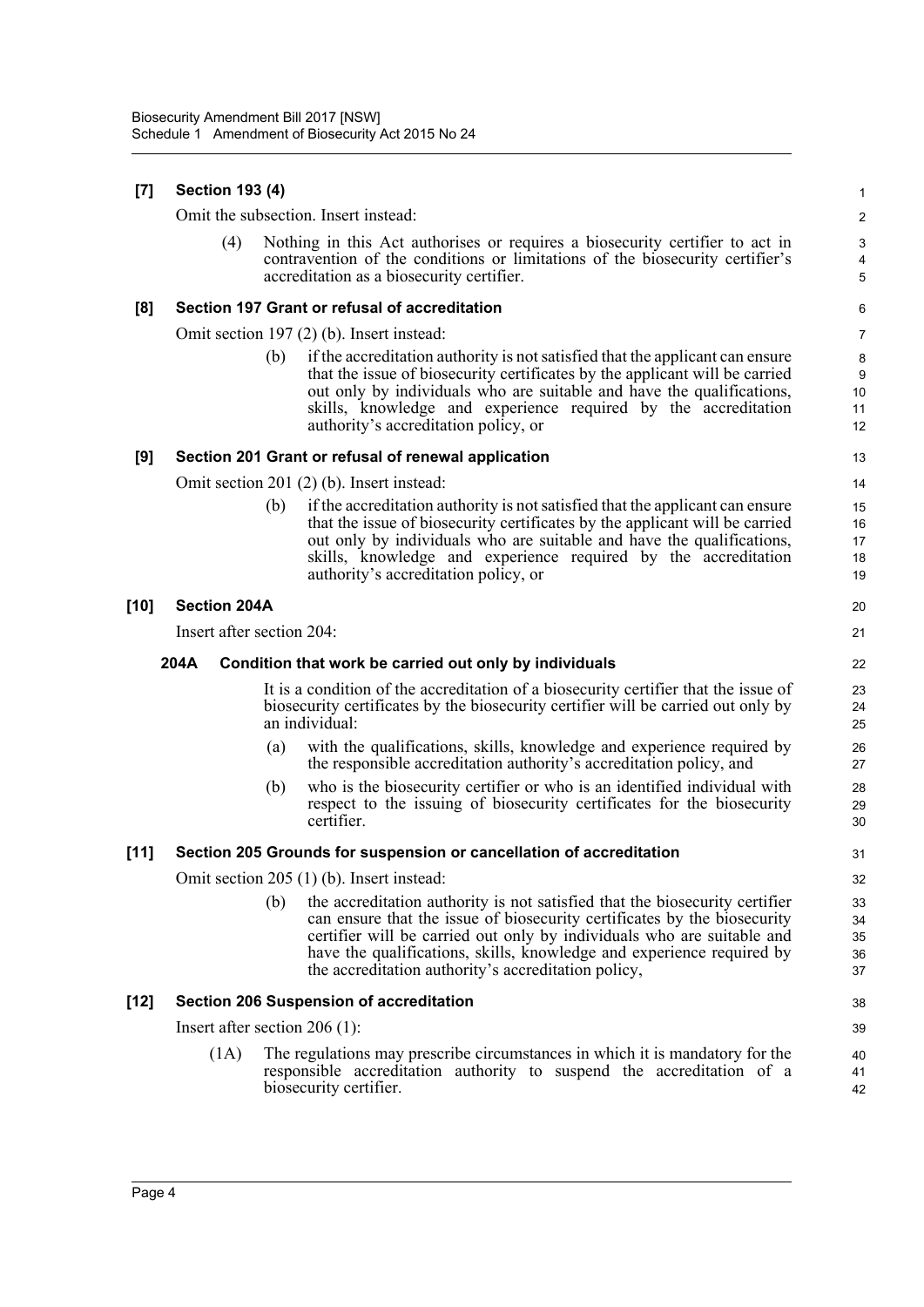|        | (1B)      | A responsible accreditation authority must suspend the accreditation of a<br>biosecurity certifier if it is mandatory for the accreditation authority to suspend<br>the accreditation. | $\mathbf{1}$<br>$\overline{c}$<br>3 |
|--------|-----------|----------------------------------------------------------------------------------------------------------------------------------------------------------------------------------------|-------------------------------------|
| $[13]$ |           | <b>Section 208 Cancellation of accreditation</b>                                                                                                                                       | 4                                   |
|        |           | Insert after section $208(1)$ :                                                                                                                                                        | $\overline{5}$                      |
|        | (1A)      | The regulations may prescribe circumstances in which it is mandatory for the<br>responsible accreditation authority to cancel the accreditation of a biosecurity<br>certifier.         | 6<br>$\overline{7}$<br>8            |
|        | (1B)      | A responsible accreditation authority must cancel the accreditation of a<br>biosecurity certifier if it is mandatory for the accreditation authority to cancel<br>the accreditation.   | $\boldsymbol{9}$<br>10<br>11        |
| $[14]$ |           | Section 211 Offence of contravening conditions of accreditation                                                                                                                        | 12                                  |
|        |           | Insert after section 211 $(2)$ :                                                                                                                                                       | 13                                  |
|        | (2A)      | An offence against this section is an executive liability offence.                                                                                                                     | 14                                  |
| $[15]$ | 235(2)(a) | Sections 214, 215, 218, 219 (1)–(3), 224, 225 (1)–(3), 226 (1) (c) and (2), 228 (3) and                                                                                                | 15<br>16                            |
|        |           | Omit "carried out" wherever occurring. Insert instead "conducted".                                                                                                                     | 17                                  |
| $[16]$ |           | Sections 220, 228 and 393 (1) (u)                                                                                                                                                      | 18                                  |
|        |           | Omit "carry out" wherever occurring. Insert instead "conduct".                                                                                                                         | 19                                  |
| $[17]$ |           | Sections 221, 229 and 241 (2)                                                                                                                                                          | 20                                  |
|        |           | Omit "his or her" wherever occurring. Insert instead "the biosecurity auditor's".                                                                                                      | 21                                  |
| $[18]$ |           | Sections 222 (1) and 230 (1)                                                                                                                                                           | 22                                  |
|        |           | Omit "carrying out" wherever occurring. Insert instead "conduct".                                                                                                                      | 23                                  |
| $[19]$ |           | <b>Section 232 General functions</b>                                                                                                                                                   | 24                                  |
|        |           | Omit "carrying out" from section 232 (a). Insert instead "conducting".                                                                                                                 | 25                                  |
| $[20]$ |           | <b>Section 233 Entry to premises</b>                                                                                                                                                   | 26                                  |
|        |           | Insert after section $233(3)$ :                                                                                                                                                        | 27                                  |
|        | (4)       | In this section:                                                                                                                                                                       | 28                                  |
|        |           | <b>biosecurity auditor</b> includes an individual who is an identified individual with<br>respect to any function of a biosecurity auditor.                                            | 29<br>30                            |
| $[21]$ |           | Section 237 Obstruction of biosecurity auditor                                                                                                                                         | 31                                  |
|        |           | Insert after section $237(4)$ :                                                                                                                                                        | 32                                  |
|        | (5)       | In this section:                                                                                                                                                                       | 33                                  |
|        |           | <b>biosecurity auditor</b> includes an individual who is an identified individual with<br>respect to any function of a biosecurity auditor.                                            | 34<br>35                            |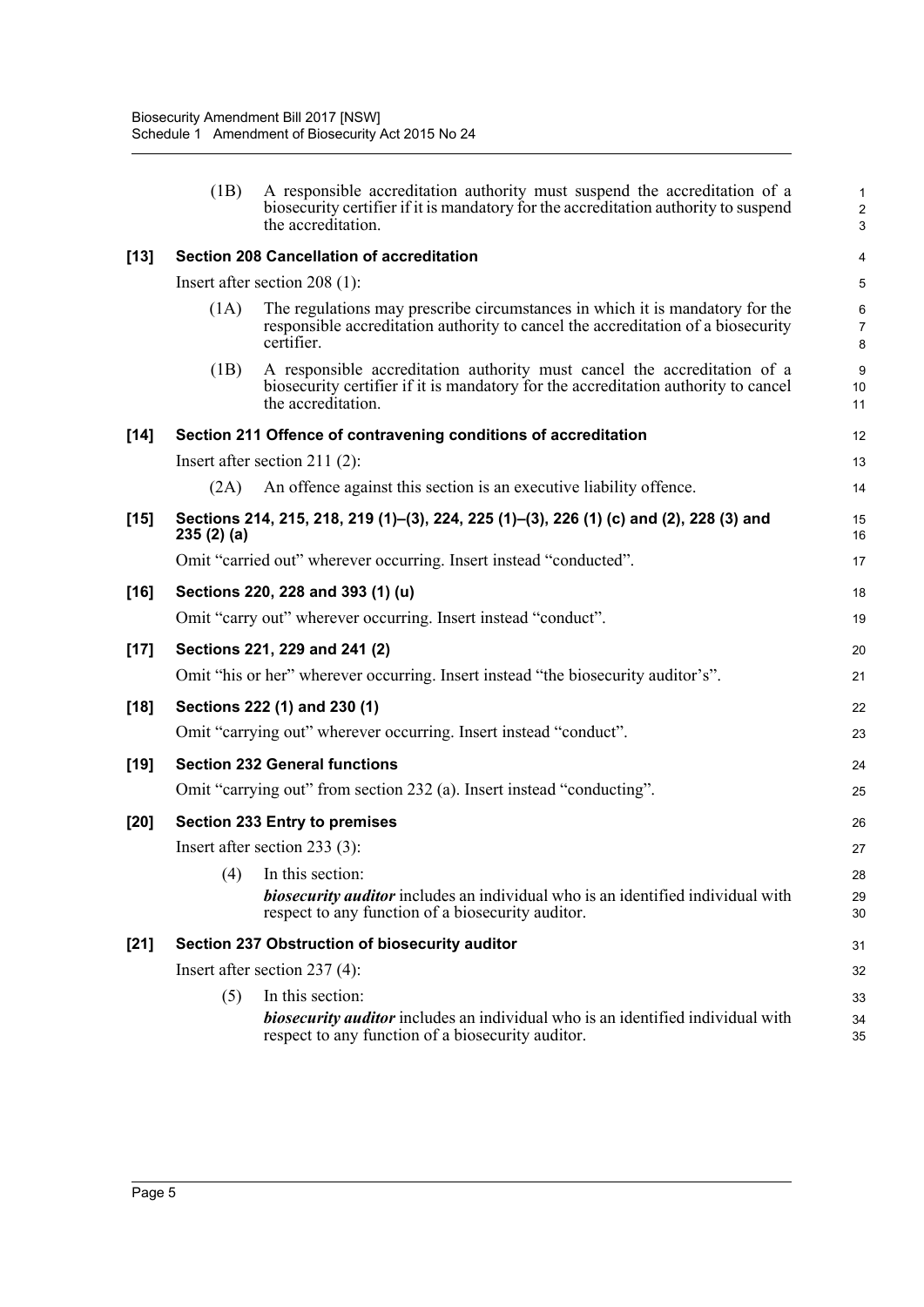| $[22]$ | Section 238 Provision of false or misleading information to biosecurity auditor |      |                                                                                                                                                                                                                                                                                                                                           |                            |  |
|--------|---------------------------------------------------------------------------------|------|-------------------------------------------------------------------------------------------------------------------------------------------------------------------------------------------------------------------------------------------------------------------------------------------------------------------------------------------|----------------------------|--|
|        |                                                                                 |      | Omit section 238 (3). Insert instead:                                                                                                                                                                                                                                                                                                     | 2                          |  |
|        | (3)                                                                             |      | In this section:                                                                                                                                                                                                                                                                                                                          | 3                          |  |
|        |                                                                                 |      | <b>biosecurity auditor</b> includes an individual who is an identified individual with<br>respect to the conduct of biosecurity audits by a biosecurity auditor.                                                                                                                                                                          | 4<br>5                     |  |
| $[23]$ |                                                                                 |      | <b>Section 240 Appointment policy</b>                                                                                                                                                                                                                                                                                                     | 6                          |  |
|        |                                                                                 |      | Omit section 240 (2) (a). Insert instead:                                                                                                                                                                                                                                                                                                 | $\overline{7}$             |  |
|        |                                                                                 | (a)  | the qualifications, skills, knowledge and experience required with<br>respect to the conduct of biosecurity audits by biosecurity auditors<br>appointed by the accreditation authority,                                                                                                                                                   | 8<br>9<br>10               |  |
|        |                                                                                 | (a1) | the suitability of individuals to carry out the function of conducting<br>biosecurity audits for biosecurity auditors appointed<br>by<br>the<br>accreditation authority,                                                                                                                                                                  | 11<br>12<br>13             |  |
| $[24]$ |                                                                                 |      | <b>Section 241 Effect of appointment</b>                                                                                                                                                                                                                                                                                                  | 14                         |  |
|        |                                                                                 |      | Omit section 241 (1). Insert instead:                                                                                                                                                                                                                                                                                                     | 15                         |  |
|        | (1)                                                                             |      | Appointment as a biosecurity auditor authorises the biosecurity auditor to<br>conduct biosecurity audits.                                                                                                                                                                                                                                 | 16<br>17                   |  |
| $[25]$ | <b>Section 241 (4)</b>                                                          |      |                                                                                                                                                                                                                                                                                                                                           | 18                         |  |
|        |                                                                                 |      | Omit the subsection. Insert instead:                                                                                                                                                                                                                                                                                                      | 19                         |  |
|        | (4)                                                                             |      | Nothing in this Act authorises or requires a biosecurity auditor to act in<br>contravention of the conditions or limitations of the biosecurity auditor's<br>appointment as a biosecurity auditor.                                                                                                                                        | 20<br>21<br>22             |  |
| $[26]$ |                                                                                 |      | Section 245 Grant or refusal of appointment                                                                                                                                                                                                                                                                                               | 23                         |  |
|        |                                                                                 |      | Omit section 245 (2) (b). Insert instead:                                                                                                                                                                                                                                                                                                 | 24                         |  |
|        |                                                                                 | (b)  | if the accreditation authority is not satisfied that the applicant can ensure<br>that the conduct of biosecurity audits by the applicant will be carried out<br>only by individuals who are suitable and have the qualifications, skills,<br>knowledge and experience required by the accreditation authority's<br>appointment policy, or | 25<br>26<br>27<br>28<br>29 |  |
| $[27]$ |                                                                                 |      | Section 249 Grant or refusal of renewal application                                                                                                                                                                                                                                                                                       | 30                         |  |
|        |                                                                                 |      | Omit section 249 (2) (b). Insert instead:                                                                                                                                                                                                                                                                                                 | 31                         |  |
|        |                                                                                 | (b)  | if the accreditation authority is not satisfied that the applicant can ensure<br>that the conduct of biosecurity audits by the applicant will be carried out<br>only by individuals who are suitable and have the qualifications, skills,<br>knowledge and experience required by the accreditation authority's<br>appointment policy, or | 32<br>33<br>34<br>35<br>36 |  |
| $[28]$ | <b>Section 250A</b>                                                             |      |                                                                                                                                                                                                                                                                                                                                           | 37                         |  |
|        | Insert after section 250:                                                       |      |                                                                                                                                                                                                                                                                                                                                           | 38                         |  |
|        | 250A                                                                            |      | Condition that work be carried out only by individuals                                                                                                                                                                                                                                                                                    | 39                         |  |
|        |                                                                                 |      | It is a condition of appointment as a biosecurity auditor that the conduct of<br>biosecurity audits by the biosecurity auditor will be carried out only by an<br>individual:                                                                                                                                                              | 40<br>41<br>42             |  |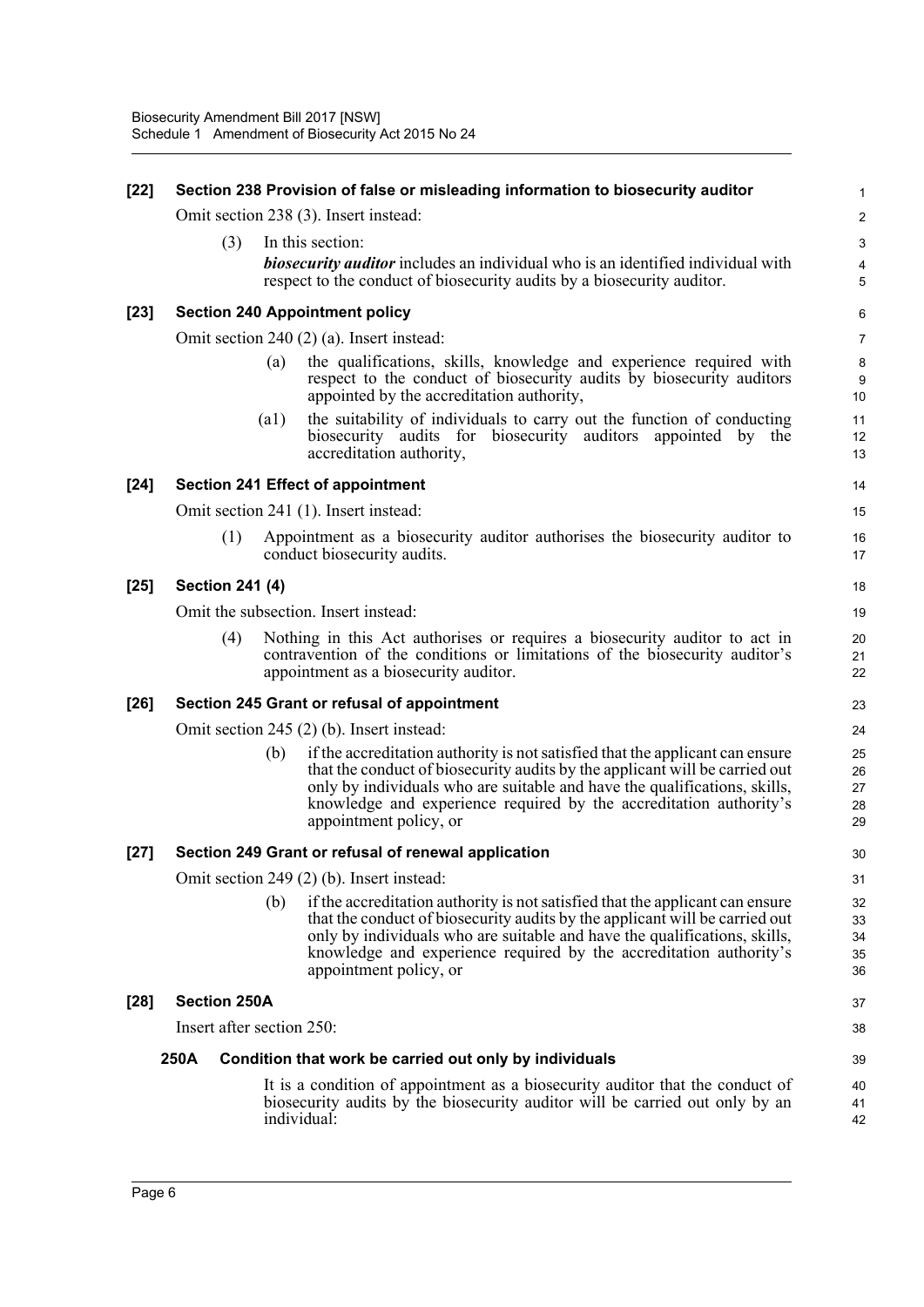|        |                                 |                           | (a)      | with the qualifications, skills, knowledge and experience required by<br>the responsible accreditation authority's appointment policy, and                                                                                                                                                                                                              | $\mathbf{1}$<br>$\overline{c}$         |
|--------|---------------------------------|---------------------------|----------|---------------------------------------------------------------------------------------------------------------------------------------------------------------------------------------------------------------------------------------------------------------------------------------------------------------------------------------------------------|----------------------------------------|
|        |                                 |                           | (b)      | who is the biosecurity auditor or an identified individual with respect to<br>the conduct of biosecurity audits by the biosecurity auditor.                                                                                                                                                                                                             | $\ensuremath{\mathsf{3}}$<br>4         |
| [29]   |                                 |                           |          | Section 251 Grounds for suspension or cancellation of appointment                                                                                                                                                                                                                                                                                       | 5                                      |
|        |                                 |                           |          | Omit section 251 (1) (b). Insert instead:                                                                                                                                                                                                                                                                                                               | 6                                      |
|        |                                 |                           | (b)      | the accreditation authority is not satisfied that the biosecurity auditor<br>can ensure that the conduct of biosecurity audits by the biosecurity<br>auditor will be carried out only by individuals who are suitable and have<br>the qualifications, skills, knowledge and experience required by the<br>accreditation authority's appointment policy, | $\boldsymbol{7}$<br>8<br>9<br>10<br>11 |
| [30]   |                                 |                           |          | <b>Section 252 Suspension of appointment</b>                                                                                                                                                                                                                                                                                                            | 12                                     |
|        |                                 |                           |          | Insert after section $252$ (1):                                                                                                                                                                                                                                                                                                                         | 13                                     |
|        |                                 | (1A)                      | auditor. | The regulations may prescribe circumstances in which it is mandatory for the<br>responsible accreditation authority to suspend the appointment of a biosecurity                                                                                                                                                                                         | 14<br>15<br>16                         |
|        |                                 | (1B)                      |          | A responsible accreditation authority must suspend the appointment of a<br>biosecurity auditor if it is mandatory for the accreditation authority to suspend<br>the appointment.                                                                                                                                                                        | 17<br>18<br>19                         |
| [31]   |                                 |                           |          | <b>Section 254 Cancellation of appointment</b>                                                                                                                                                                                                                                                                                                          | 20                                     |
|        |                                 |                           |          | Insert after section $254$ (1):                                                                                                                                                                                                                                                                                                                         | 21                                     |
|        |                                 | (1A)                      | auditor. | The regulations may prescribe circumstances in which it is mandatory for the<br>responsible accreditation authority to cancel the appointment of a biosecurity                                                                                                                                                                                          | 22<br>23<br>24                         |
|        |                                 | (1B)                      |          | A responsible accreditation authority must cancel the appointment of a<br>biosecurity auditor if it is mandatory for the accreditation authority to cancel<br>the appointment.                                                                                                                                                                          | 25<br>26<br>27                         |
| [32]   |                                 |                           |          | Section 257 Offence of contravening conditions of appointment                                                                                                                                                                                                                                                                                           | 28                                     |
|        | Insert after section $257(2)$ : |                           |          |                                                                                                                                                                                                                                                                                                                                                         |                                        |
|        |                                 | (2A)                      |          | An offence against this section is an executive liability offence.                                                                                                                                                                                                                                                                                      | 30                                     |
| $[33]$ |                                 | <b>Section 269A</b>       |          |                                                                                                                                                                                                                                                                                                                                                         | 31                                     |
|        |                                 | Insert after section 269: |          |                                                                                                                                                                                                                                                                                                                                                         | 32                                     |
|        | 269A                            |                           |          | Condition that work be carried out only by individuals notified to Secretary                                                                                                                                                                                                                                                                            | 33                                     |
|        |                                 | (1)                       |          | It is a condition of approval as an accreditation authority that the functions of<br>an accreditation authority will be carried out only by individuals who are<br>notified to the Secretary as individuals who are to carry out those functions for<br>the accreditation authority.                                                                    | 34<br>35<br>36<br>37                   |
|        |                                 | (2)                       |          | Notification to the Secretary is not required if the individual carrying out the<br>function is the accreditation authority.                                                                                                                                                                                                                            | 38<br>39                               |

[33]